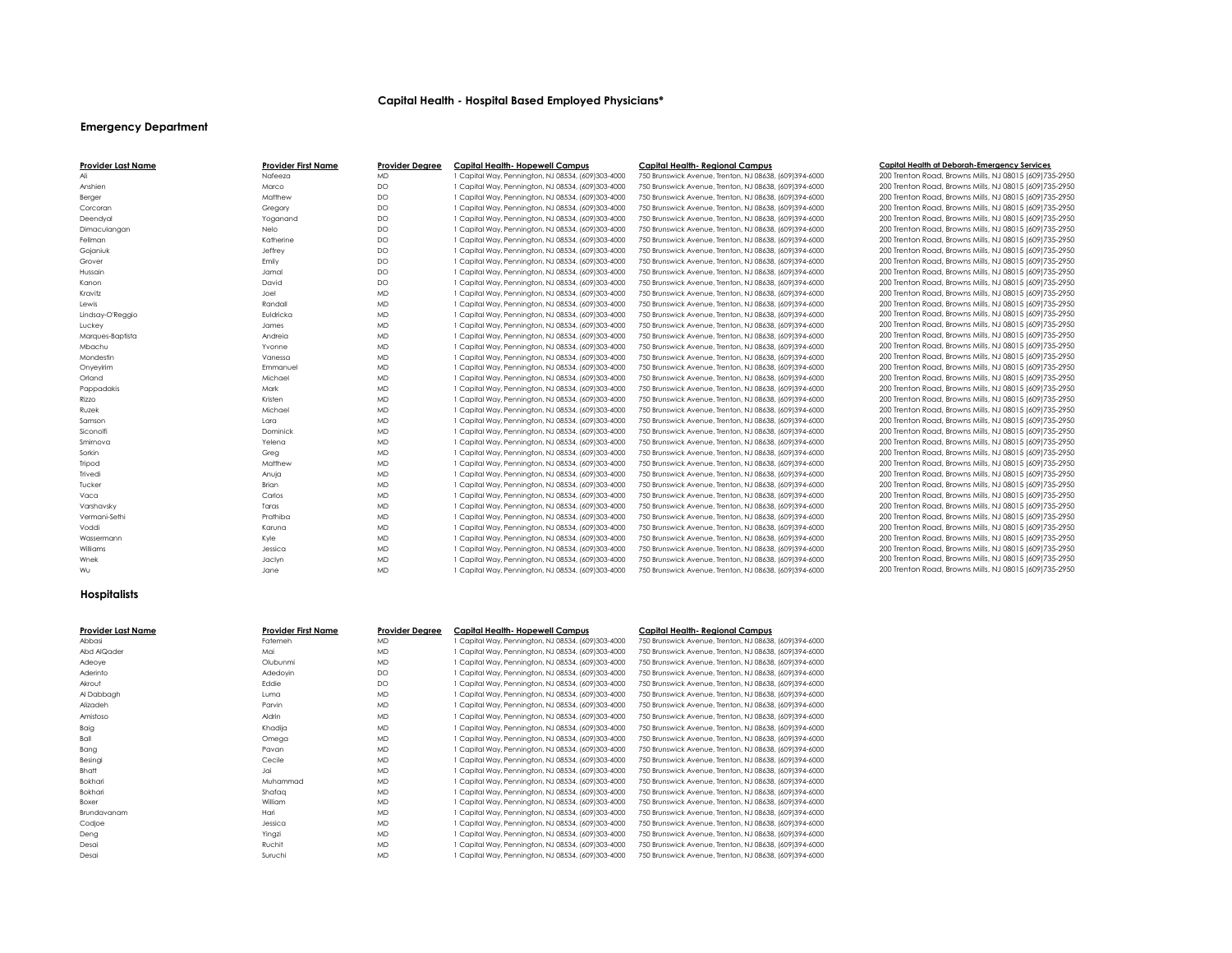| aul <sup>'</sup>                                                                                                                    |
|-------------------------------------------------------------------------------------------------------------------------------------|
| <b>Aohamed</b>                                                                                                                      |
| lanine                                                                                                                              |
| Carolyn                                                                                                                             |
| acqueline                                                                                                                           |
| cozbeh?                                                                                                                             |
| Aanish                                                                                                                              |
| Gautam                                                                                                                              |
| ehmina                                                                                                                              |
|                                                                                                                                     |
| rene                                                                                                                                |
| <b>Nbana</b>                                                                                                                        |
| asario Fatima                                                                                                                       |
| Ulianne                                                                                                                             |
| <b>latem</b>                                                                                                                        |
| iteven                                                                                                                              |
| udor                                                                                                                                |
| <b>Aichael</b>                                                                                                                      |
| <b>Aohammed</b>                                                                                                                     |
| iaritha                                                                                                                             |
| .<br>Grambir                                                                                                                        |
| )avid                                                                                                                               |
| icott                                                                                                                               |
| Diana                                                                                                                               |
| ajat?                                                                                                                               |
| lohn                                                                                                                                |
|                                                                                                                                     |
| <b>Daniel</b>                                                                                                                       |
| lamid                                                                                                                               |
| <b>\nita</b>                                                                                                                        |
| <b>Joorain</b>                                                                                                                      |
| atiana                                                                                                                              |
| dwing                                                                                                                               |
| erhanu                                                                                                                              |
| hadija)                                                                                                                             |
| iaadia                                                                                                                              |
| larry                                                                                                                               |
| <b>Nlison</b>                                                                                                                       |
| Aathew                                                                                                                              |
| <b>om</b>                                                                                                                           |
| <b>Jaresh</b>                                                                                                                       |
| asemarie?                                                                                                                           |
| Chan                                                                                                                                |
| ratit                                                                                                                               |
|                                                                                                                                     |
| <b>Jolly</b>                                                                                                                        |
| hodhan                                                                                                                              |
|                                                                                                                                     |
| ankaj                                                                                                                               |
| ligar                                                                                                                               |
| letal                                                                                                                               |
|                                                                                                                                     |
|                                                                                                                                     |
|                                                                                                                                     |
|                                                                                                                                     |
|                                                                                                                                     |
|                                                                                                                                     |
|                                                                                                                                     |
|                                                                                                                                     |
|                                                                                                                                     |
|                                                                                                                                     |
|                                                                                                                                     |
| <b>Dscar</b><br><b>Jatalia</b><br>)avid<br>uthenmadam<br>iwarna<br><b>Jilesh</b><br>iriharshan<br>obert?<br>irisha<br>red<br>)ustin |
| ichard                                                                                                                              |
| <b>Sushra</b>                                                                                                                       |
| lermann                                                                                                                             |
| lyothirmai                                                                                                                          |
|                                                                                                                                     |
| ianjna<br>lamza                                                                                                                     |
|                                                                                                                                     |
|                                                                                                                                     |
| <b>\njali</b><br>lames<br>Anasse                                                                                                    |
|                                                                                                                                     |
|                                                                                                                                     |
|                                                                                                                                     |
| 'aul<br>Auhammad<br>lyna                                                                                                            |
| <b>lenok</b><br><b>\sif</b>                                                                                                         |

| Farooq          | Ahmad          | <b>MD</b>              | 1 Capital Way, Pennington, NJ 08534, (609)303-4000                                                       | 750 Brunswick Avenue, Trenton, NJ 08638, (609)394-6000                                                           |
|-----------------|----------------|------------------------|----------------------------------------------------------------------------------------------------------|------------------------------------------------------------------------------------------------------------------|
| Foley           | Paul           | <b>MD</b>              | 1 Capital Way, Pennington, NJ 08534, (609)303-4000                                                       | 750 Brunswick Avenue, Trenton, NJ 08638, (609)394-6000                                                           |
| Gadoeh          | Mohamed        | <b>MD</b>              | 1 Capital Way, Pennington, NJ 08534, (609)303-4000                                                       | 750 Brunswick Avenue, Trenton, NJ 08638, (609)394-6000                                                           |
| Gale            | Janine         | <b>MD</b>              | 1 Capital Way, Pennington, NJ 08534, (609)303-4000                                                       | 750 Brunswick Avenue, Trenton, NJ 08638, (609)394-6000                                                           |
| Gaukler         | Carolyn        | <b>MD</b>              | 1 Capital Way, Pennington, NJ 08534, (609)303-4000                                                       | 750 Brunswick Avenue, Trenton, NJ 08638, (609)394-6000                                                           |
| Gettys          | Jacqueline     | <b>MD</b>              | 1 Capital Way, Pennington, NJ 08534, (609)303-4000                                                       | 750 Brunswick Avenue, Trenton, NJ 08638, (609)394-6000                                                           |
| Ghavami         | Roozbeh        | <b>MD</b>              | 1 Capital Way, Pennington, NJ 08534, (609)303-4000                                                       | 750 Brunswick Avenue, Trenton, NJ 08638, (609)394-6000                                                           |
| Gugnani         | Manish         | <b>MD</b>              | 1 Capital Way, Pennington, NJ 08534, (609)303-4000                                                       | 750 Brunswick Avenue, Trenton, NJ 08638, (609)394-6000                                                           |
|                 |                |                        |                                                                                                          |                                                                                                                  |
| Gupta           | Gautam         | <b>MD</b>              | 1 Capital Way, Pennington, NJ 08534, (609)303-4000                                                       | 750 Brunswick Avenue, Trenton, NJ 08638, (609)394-6000                                                           |
| Habib           | Tehmina        | <b>MD</b>              | 1 Capital Way, Pennington, NJ 08534, (609)303-4000                                                       | 750 Brunswick Avenue, Trenton, NJ 08638, (609)394-6000                                                           |
| Hao             | Irene          | <b>MD</b>              | 1 Capital Way, Pennington, NJ 08534, (609)303-4000                                                       | 750 Brunswick Avenue, Trenton, NJ 08638, (609)394-6000                                                           |
| Harizaj         | Albana         | <b>MD</b>              | 1 Capital Way, Pennington, NJ 08534, (609)303-4000                                                       | 750 Brunswick Avenue, Trenton, NJ 08638, (609)394-6000                                                           |
| Hohl-Stillwell  | Rosario Fatima | <b>MD</b>              | 1 Capital Way, Pennington, NJ 08534, (609)303-4000                                                       | 750 Brunswick Avenue, Trenton, NJ 08638, (609)394-6000                                                           |
| Hughes          | Julianne       | <b>MD</b>              | 1 Capital Way, Pennington, NJ 08534, (609)303-4000                                                       | 750 Brunswick Avenue, Trenton, NJ 08638, (609)394-6000                                                           |
| <b>Ibrahim</b>  | Hatem          | <b>MD</b>              | 1 Capital Way, Pennington, NJ 08534, (609)303-4000                                                       | 750 Brunswick Avenue, Trenton, NJ 08638, (609)394-6000                                                           |
| Johnson         | Steven         | <b>MD</b>              | 1 Capital Way, Pennington, NJ 08534, (609)303-4000                                                       | 750 Brunswick Avenue, Trenton, NJ 08638, (609)394-6000                                                           |
| Jovin           | Tudor          | <b>MD</b>              | 1 Capital Way, Pennington, NJ 08534, (609)303-4000                                                       | 750 Brunswick Avenue, Trenton, NJ 08638, (609)394-6000                                                           |
| Kalina          | Michael        | <b>DO</b>              | 1 Capital Way, Pennington, NJ 08534, (609)303-4000                                                       | 750 Brunswick Avenue, Trenton, NJ 08638, (609)394-6000                                                           |
| Kananeh         | Mohammed       | <b>MD</b>              | 1 Capital Way, Pennington, NJ 08534, (609)303-4000                                                       | 750 Brunswick Avenue, Trenton, NJ 08638, (609)394-6000                                                           |
| Kartan          | Saritha        | <b>MD</b>              | 1 Capital Way, Pennington, NJ 08534, (609)303-4000                                                       | 750 Brunswick Avenue, Trenton, NJ 08638, (609)394-6000                                                           |
|                 |                | <b>MD</b>              |                                                                                                          |                                                                                                                  |
| Khangoora       | Karambir       |                        | 1 Capital Way, Pennington, NJ 08534, (609)303-4000                                                       | 750 Brunswick Avenue, Trenton, NJ 08638, (609)394-6000                                                           |
| Kiviat          | David          | <b>MD</b>              | 1 Capital Way, Pennington, NJ 08534, (609)303-4000                                                       | 750 Brunswick Avenue, Trenton, NJ 08638, (609)394-6000                                                           |
| Kolander        | Scott          | <b>MD</b>              | 1 Capital Way, Pennington, NJ 08534, (609)303-4000                                                       | 750 Brunswick Avenue, Trenton, NJ 08638, (609)394-6000                                                           |
| Kolman-Taddeo   | Diana          | <b>MD</b>              | 1 Capital Way, Pennington, NJ 08534, (609)303-4000                                                       | 750 Brunswick Avenue, Trenton, NJ 08638, (609)394-6000                                                           |
| Kumar           | Rajat          | <b>MD</b>              | 1 Capital Way, Pennington, NJ 08534, (609)303-4000                                                       | 750 Brunswick Avenue, Trenton, NJ 08638, (609)394-6000                                                           |
| Lacorazza       | John           | <b>DO</b>              | 1 Capital Way, Pennington, NJ 08534, (609)303-4000                                                       | 750 Brunswick Avenue, Trenton, NJ 08638, (609)394-6000                                                           |
| Landau          | Daniel         | <b>MD</b>              | 1 Capital Way, Pennington, NJ 08534, (609)303-4000                                                       | 750 Brunswick Avenue, Trenton, NJ 08638, (609)394-6000                                                           |
| Mahmud          | Hamid          | <b>MD</b>              | 1 Capital Way, Pennington, NJ 08534, (609)303-4000                                                       | 750 Brunswick Avenue, Trenton, NJ 08638, (609)394-6000                                                           |
| Maraj           | Anita          | <b>MD</b>              | 1 Capital Way, Pennington, NJ 08534, (609)303-4000                                                       | 750 Brunswick Avenue, Trenton, NJ 08638, (609)394-6000                                                           |
|                 |                | <b>MD</b>              |                                                                                                          |                                                                                                                  |
| Mazhar          | Noorain        |                        | 1 Capital Way, Pennington, NJ 08534, (609)303-4000                                                       | 750 Brunswick Avenue, Trenton, NJ 08638, (609)394-6000                                                           |
| McKenna         | Tatiana        | <b>MD</b>              | 1 Capital Way, Pennington, NJ 08534, (609)303-4000                                                       | 750 Brunswick Avenue, Trenton, NJ 08638, (609)394-6000                                                           |
| Medina Carcamo  | Edwing         | <b>MD</b>              | 1 Capital Way, Pennington, NJ 08534, (609)303-4000                                                       | 750 Brunswick Avenue, Trenton, NJ 08638, (609)394-6000                                                           |
| Melka           | Berhanu        | <b>MD</b>              | 1 Capital Way, Pennington, NJ 08534, (609)303-4000                                                       | 750 Brunswick Avenue, Trenton, NJ 08638, (609)394-6000                                                           |
| Merchant        | Khadija        | MD                     | 1 Capital Way, Pennington, NJ 08534, (609)303-4000                                                       | 750 Brunswick Avenue, Trenton, NJ 08638, (609)394-6000                                                           |
| Mohsin          | Saadia         | <b>MD</b>              | 1 Capital Way, Pennington, NJ 08534, (609)303-4000                                                       | 750 Brunswick Avenue, Trenton, NJ 08638, (609)394-6000                                                           |
| Mondestin       | Harry          | <b>MD</b>              | 1 Capital Way, Pennington, NJ 08534, (609)303-4000                                                       | 750 Brunswick Avenue, Trenton, NJ 08638, (609)394-6000                                                           |
| Mullarney       | Allison        | <b>DO</b>              | 1 Capital Way, Pennington, NJ 08534, (609)303-4000                                                       | 750 Brunswick Avenue, Trenton, NJ 08638, (609)394-6000                                                           |
| Murikan         | Mathew         | <b>MD</b>              | 1 Capital Way, Pennington, NJ 08534, (609)303-4000                                                       | 750 Brunswick Avenue, Trenton, NJ 08638, (609)394-6000                                                           |
|                 |                |                        |                                                                                                          |                                                                                                                  |
| Murikan         | Tom            | <b>MD</b>              | 1 Capital Way, Pennington, NJ 08534, (609)303-4000                                                       | 750 Brunswick Avenue, Trenton, NJ 08638, (609)394-6000                                                           |
| Nagella         | Naresh         | <b>MD</b>              | 1 Capital Way, Pennington, NJ 08534, (609)303-4000                                                       | 750 Brunswick Avenue, Trenton, NJ 08638, (609)394-6000                                                           |
| Nassiff         | Rosemarie      | DO                     | 1 Capital Way, Pennington, NJ 08534, (609)303-4000                                                       | 750 Brunswick Avenue, Trenton, NJ 08638, (609)394-6000                                                           |
| Nyein           | Chan           | <b>MD</b>              | 1 Capital Way, Pennington, NJ 08534, (609)303-4000                                                       | 750 Brunswick Avenue, Trenton, NJ 08638, (609)394-6000                                                           |
| Patel           | Pratit         | <b>MD</b>              | 1 Capital Way, Pennington, NJ 08534, (609)303-4000                                                       | 750 Brunswick Avenue, Trenton, NJ 08638, (609)394-6000                                                           |
| Patel           | Dolly          | DO                     | 1 Capital Way, Pennington, NJ 08534, (609)303-4000                                                       | 750 Brunswick Avenue, Trenton, NJ 08638, (609)394-6000                                                           |
| Patel           | Shodhan        | <b>MD</b>              | 1 Capital Way, Pennington, NJ 08534, (609)303-4000                                                       | 750 Brunswick Avenue, Trenton, NJ 08638, (609)394-6000                                                           |
| Patel           | Pankaj         | <b>MD</b>              | 1 Capital Way, Pennington, NJ 08534, (609)303-4000                                                       | 750 Brunswick Avenue, Trenton, NJ 08638, (609)394-6000                                                           |
| Patel           | Jigar          | <b>MD</b>              | 1 Capital Way, Pennington, NJ 08534, (609)303-4000                                                       | 750 Brunswick Avenue, Trenton, NJ 08638, (609)394-6000                                                           |
| Patel           | Hetal          | <b>DO</b>              | 1 Capital Way, Pennington, NJ 08534, (609)303-4000                                                       | 750 Brunswick Avenue, Trenton, NJ 08638, (609)394-6000                                                           |
|                 |                |                        |                                                                                                          |                                                                                                                  |
| Perez Gutierrez | Oscar          | <b>MD</b>              | 1 Capital Way, Pennington, NJ 08534, (609)303-4000                                                       | 750 Brunswick Avenue, Trenton, NJ 08638, (609)394-6000                                                           |
| Plotskaya       | Natalia        | <b>MD</b>              | 1 Capital Way, Pennington, NJ 08534, (609)303-4000                                                       | 750 Brunswick Avenue, Trenton, NJ 08638, (609)394-6000                                                           |
| Pressel         | David          | <b>MD</b>              | 1 Capital Way, Pennington, NJ 08534, (609)303-4000                                                       | 750 Brunswick Avenue, Trenton, NJ 08638, (609)394-6000                                                           |
| Radhakrishnan   | Puthenmadam    | <b>MD</b>              | 1 Capital Way, Pennington, NJ 08534, (609)303-4000                                                       | 750 Brunswick Avenue, Trenton, NJ 08638, (609)394-6000                                                           |
| Rajagopalan     | Swarna         | <b>MD</b>              | 1 Capital Way, Pennington, NJ 08534, (609)303-4000                                                       | 750 Brunswick Avenue, Trenton, NJ 08638, (609)394-6000                                                           |
| Rana            | Nilesh         | <b>MD</b>              | 1 Capital Way, Pennington, NJ 08534, (609)303-4000                                                       | 750 Brunswick Avenue, Trenton, NJ 08638, (609)394-6000                                                           |
| Reddy           | Sriharshan     | <b>MD</b>              | 1 Capital Way, Pennington, NJ 08534, (609)303-4000                                                       | 750 Brunswick Avenue, Trenton, NJ 08638, (609)394-6000                                                           |
| Remstein        | Robert         | DO, MBA                | 1 Capital Way, Pennington, NJ 08534, (609)303-4000                                                       | 750 Brunswick Avenue, Trenton, NJ 08638, (609)394-6000                                                           |
| Repudi          | Sirisha        | <b>MD</b>              | 1 Capital Way, Pennington, NJ 08534, (609)303-4000                                                       | 750 Brunswick Avenue, Trenton, NJ 08638, (609)394-6000                                                           |
| Rincon          | Fred           | <b>MD</b>              | 1 Capital Way, Pennington, NJ 08534, (609)303-4000                                                       | 750 Brunswick Avenue, Trenton, NJ 08638, (609)394-6000                                                           |
| Rochestie       | Dustin         | <b>DO</b>              | 1 Capital Way, Pennington, NJ 08534, (609)303-4000                                                       | 750 Brunswick Avenue, Trenton, NJ 08638, (609)394-6000                                                           |
|                 |                |                        |                                                                                                          |                                                                                                                  |
| Rondanina       | Richard        | MD                     | 1 Capital Way, Pennington, NJ 08534, (609)303-4000                                                       | 750 Brunswick Avenue, Trenton, NJ 08638, (609)394-6000                                                           |
| Saleem          | Bushra         | <b>MD</b>              | 1 Capital Way, Pennington, NJ 08534, (609)303-4000                                                       | 750 Brunswick Avenue, Trenton, NJ 08638, (609)394-6000                                                           |
| Schumacher      | Hermann        | <b>MD</b>              | 1 Capital Way, Pennington, NJ 08534, (609)303-4000                                                       | 750 Brunswick Avenue, Trenton, NJ 08638, (609)394-6000                                                           |
| Seepana         | Jyothirmai     | <b>MD</b>              | 1 Capital Way, Pennington, NJ 08534, (609)303-4000                                                       | 750 Brunswick Avenue, Trenton, NJ 08638, (609)394-6000                                                           |
| Shah            | Sanjna         | MD                     | 1 Capital Way, Pennington, NJ 08534, (609)303-4000                                                       | 750 Brunswick Avenue, Trenton, NJ 08638, (609)394-6000                                                           |
| Shaikh          |                | <b>MD</b>              | 1 Capital Way, Pennington, NJ 08534, (609)303-4000                                                       | 750 Brunswick Avenue, Trenton, NJ 08638, (609)394-6000                                                           |
|                 | Hamza          |                        |                                                                                                          |                                                                                                                  |
| Sharma-Moghe    | Anjali         | <b>DO</b>              | 1 Capital Way, Pennington, NJ 08534, (609)303-4000                                                       | 750 Brunswick Avenue, Trenton, NJ 08638, (609)394-6000                                                           |
|                 |                |                        |                                                                                                          |                                                                                                                  |
| Siegler         | James          | <b>MD</b>              | 1 Capital Way, Pennington, NJ 08534, (609)303-4000                                                       | 750 Brunswick Avenue, Trenton, NJ 08638, (609)394-6000                                                           |
| Souidi          | Anasse         | <b>MD</b>              | 1 Capital Way, Pennington, NJ 08534, (609)303-4000                                                       | 750 Brunswick Avenue, Trenton, NJ 08638, (609)394-6000                                                           |
| Stillwell       | Paul           | <b>MD</b>              | 1 Capital Way, Pennington, NJ 08534, (609)303-4000                                                       | 750 Brunswick Avenue, Trenton, NJ 08638, (609)394-6000                                                           |
| Tahseen         | Muhammad       | <b>MD</b>              | 1 Capital Way, Pennington, NJ 08534, (609)303-4000                                                       | 750 Brunswick Avenue, Trenton, NJ 08638, (609)394-6000                                                           |
| Then            | Ryna           | <b>MD</b>              | 1 Capital Way, Pennington, NJ 08534, (609)303-4000                                                       | 750 Brunswick Avenue, Trenton, NJ 08638, (609)394-6000                                                           |
| Tumebo<br>Uddin | Henok<br>Asif  | <b>MD</b><br><b>MD</b> | 1 Capital Way, Pennington, NJ 08534, (609)303-4000<br>1 Capital Way, Pennington, NJ 08534, (609)303-4000 | 750 Brunswick Avenue, Trenton, NJ 08638, (609)394-6000<br>750 Brunswick Avenue, Trenton, NJ 08638, (609)394-6000 |